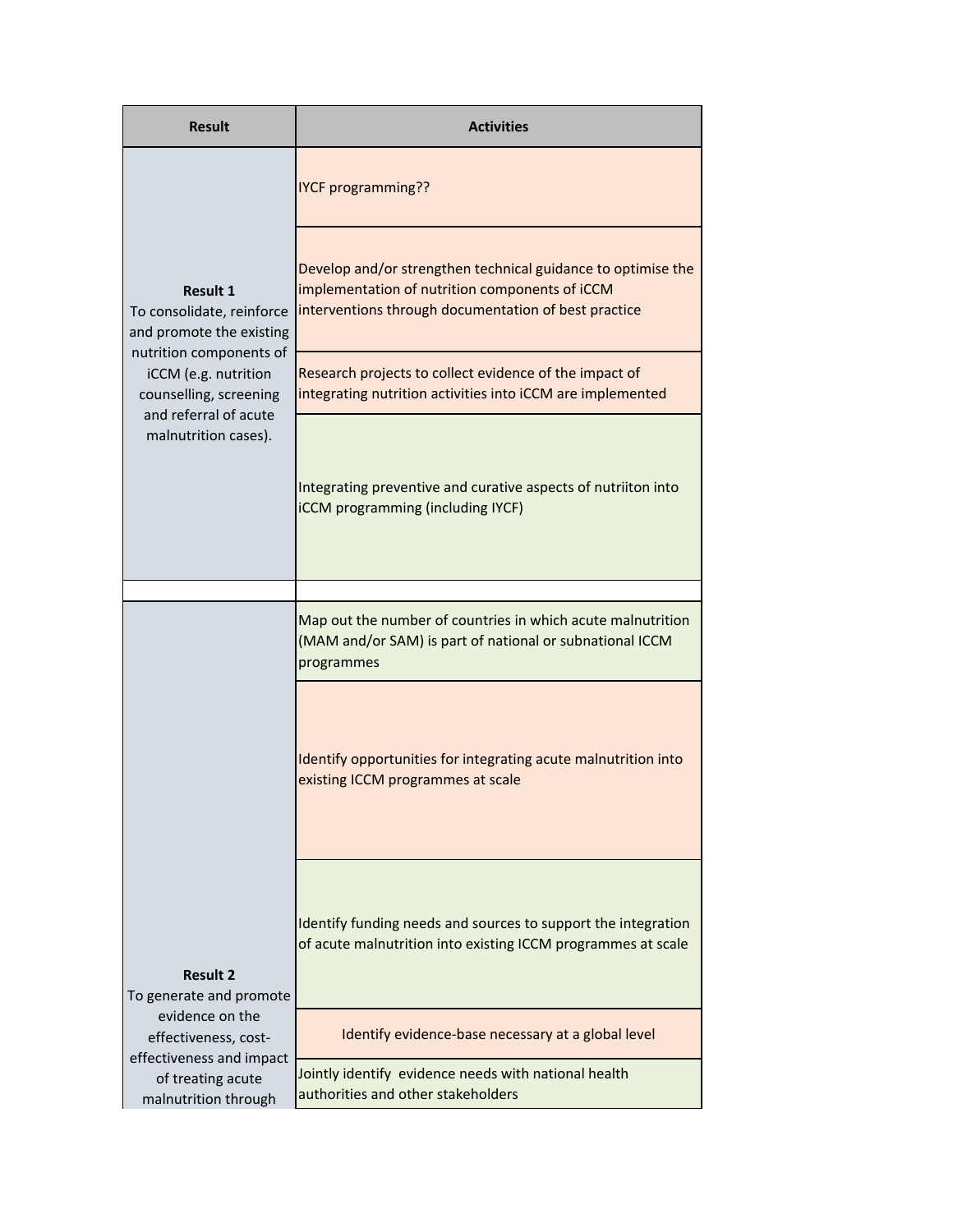| <b>iCCM</b> | Develop reseach projects to generate the necessary evidence<br>to address evidence gaps                                                        |
|-------------|------------------------------------------------------------------------------------------------------------------------------------------------|
|             | Strengthen coordination between nutrition and iCCM<br>programmes to have common advocacy messages and to<br>influence decission making process |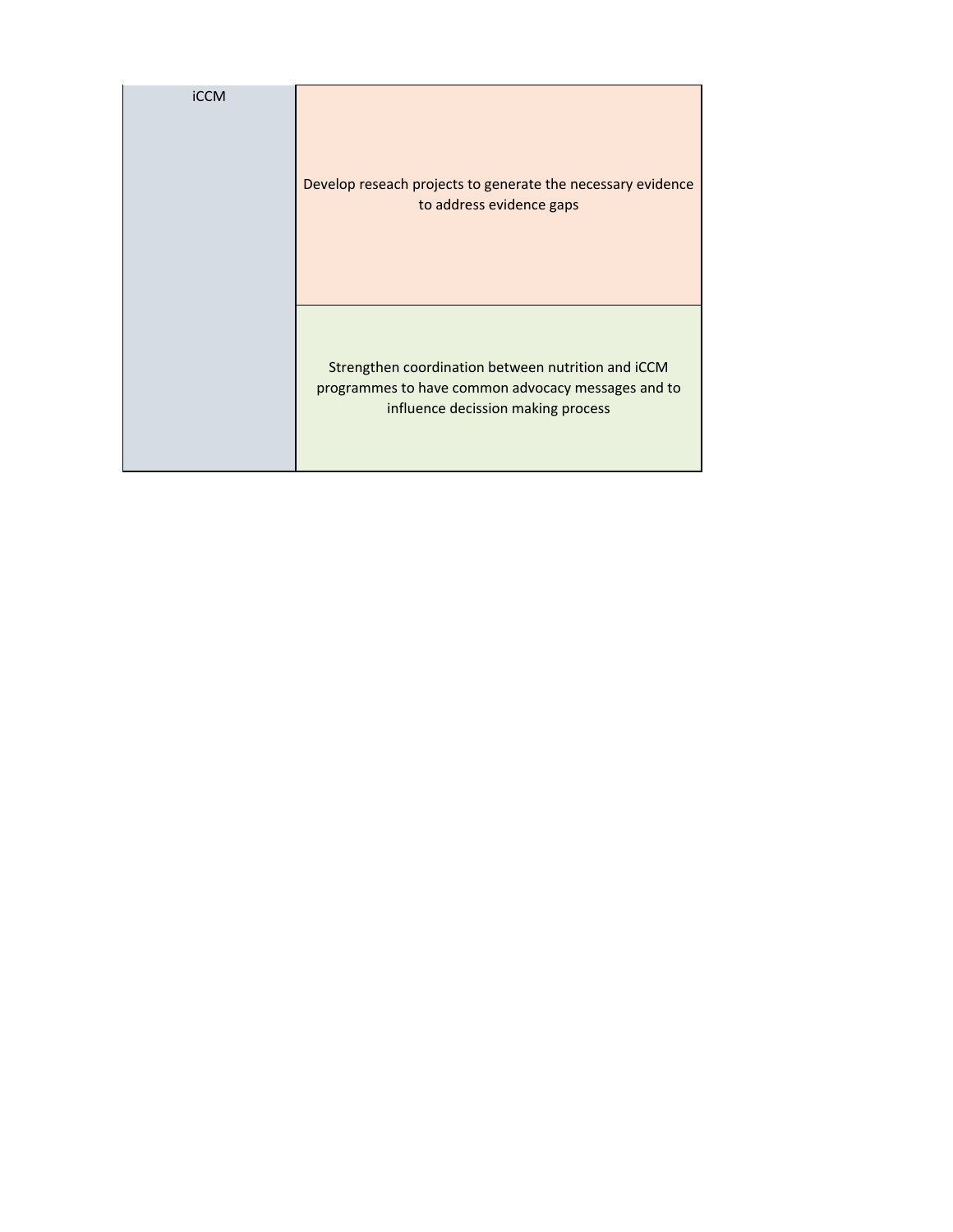| <b>Specific Activity</b>                                                                                                                                                                                                                                                                                                                                                                                                       | <b>Countries</b>   |
|--------------------------------------------------------------------------------------------------------------------------------------------------------------------------------------------------------------------------------------------------------------------------------------------------------------------------------------------------------------------------------------------------------------------------------|--------------------|
| 1) Document if advising on continued feeding is being done<br>2) Document if advising on feeding the sick child is effective at<br>changing behaviour<br>3) Expand advising to IYCF counselling                                                                                                                                                                                                                                | DRC                |
| 1) Technical recomendations on task shifting activities<br>2) CHWs examples<br>3) Lessons learned from other iCCM intervention that did not<br>work (learning for nutrition acitivities)<br>4) Document the obstacles to effective advising                                                                                                                                                                                    | DRC (1, 2, 3)      |
| ??                                                                                                                                                                                                                                                                                                                                                                                                                             | DRC                |
| 1) Examine IYCF practices and associated behaviors, provider<br>counseling and care seeking practices for child health and<br>nutrition, within the context of cultural beliefs and perceptions<br>2) ascertain the role of key influential members of the<br>community on nutrition and child health practices<br>3) Examine feasibility of integrating preventive and curative<br>aspects of nutrition into the iCCM program | DRC                |
|                                                                                                                                                                                                                                                                                                                                                                                                                                |                    |
| Through a methology based on desk reviews and key<br>informants interviews document document iCCM in relation to<br>nutrition, field examples and list of countries in which AM<br>treatment and iCCM are integrated                                                                                                                                                                                                           | Global             |
| 1) Develop a proposal together with all stakeholders and<br>partners from Mali<br>2) Present this proposal to key donors<br>3) Obtain funds to develop the scaling up                                                                                                                                                                                                                                                          | Mali               |
| 1) Contact partnrs and stake holders to understand and<br>document the current situation and interstes in SL<br>2) Explore the donors interest in Sierra Leone to introduce<br>malnutrition treatment in iCCM programs<br>3) Create a working group with agencies working in SL                                                                                                                                                | Sierra Leone       |
| 1) Explore the potential of Power of Nutrition to support<br>scalign up in Mali<br>2) Identify additional sources such as UNITLIFE                                                                                                                                                                                                                                                                                             | Mali               |
| work with countries that have expressed interest in applying<br>for Global funds to support iCCM+Nut activities                                                                                                                                                                                                                                                                                                                | Mali and<br>others |
| Continue to develop and prioritise research questions that the<br>subgroup thinks need to be answered.                                                                                                                                                                                                                                                                                                                         | Global             |
| Develop a list of priorities to generate evidence for iCCM and<br>Nutrition in Kenya                                                                                                                                                                                                                                                                                                                                           | Kenya              |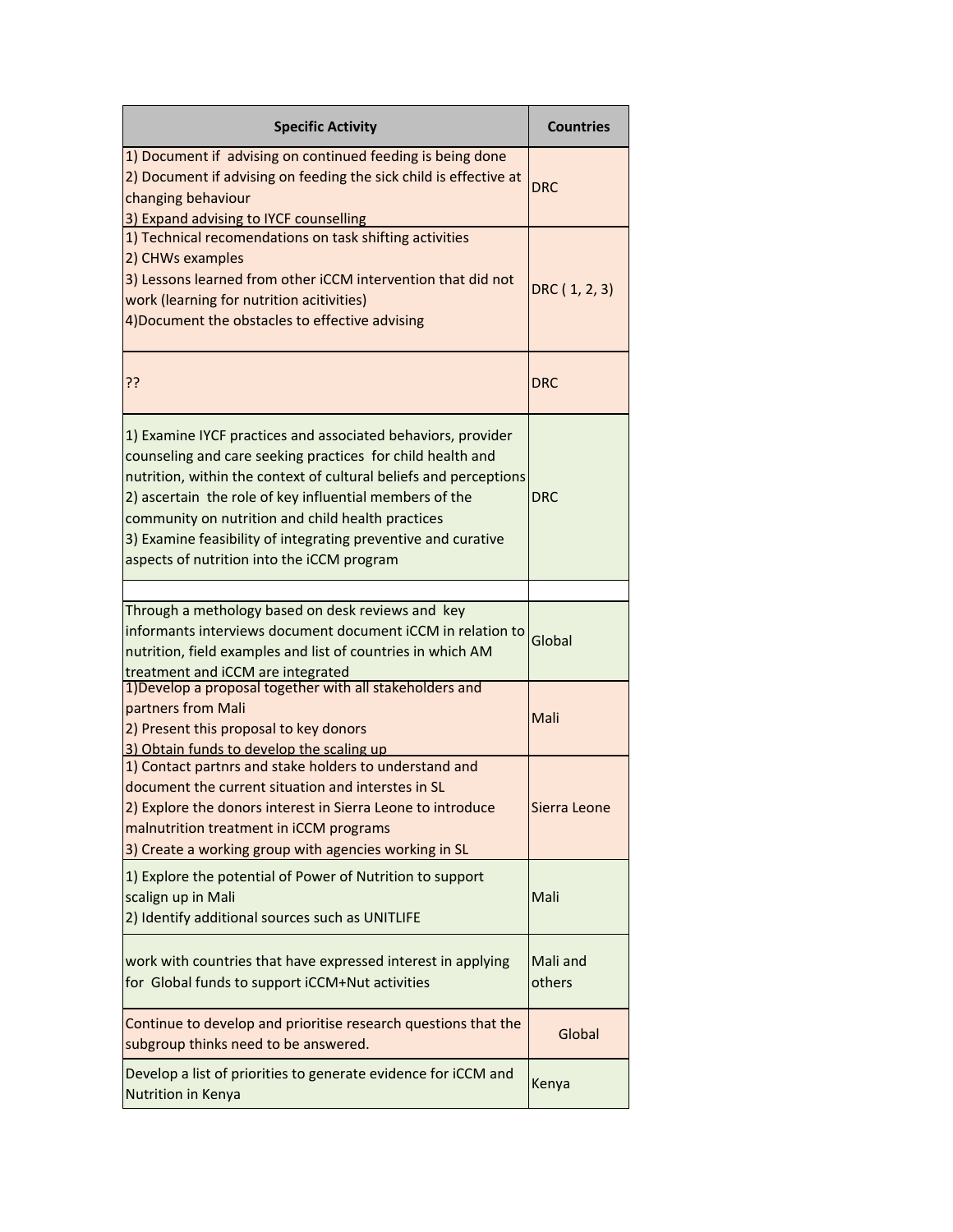| Implement different research projects through a consortium<br>approach to better generate evidence in the different<br>populations and contexts of Kenya                                                                                                                                         | Kenya       |
|--------------------------------------------------------------------------------------------------------------------------------------------------------------------------------------------------------------------------------------------------------------------------------------------------|-------------|
| Formative resarch on nutrition integration into iCCM (IYCF,<br>refer and treatment for child illness, malnutrition)                                                                                                                                                                              | <b>DRC</b>  |
| Develop the simplified algorithm and low-literacy tools as part<br>of iCCM. Implement research on feasibility and acceptability<br>of treatment by low-literate iCCM providers (phase 1).<br>Develop RUTF supply chain eco-system. Implement research<br>on impact and cost-efficiency (phase 2) | South Sudan |
| Continioulsy influence international forum by presenting<br>resuts of programs integrating iCCM and nutrition activitites                                                                                                                                                                        | US & others |
| Develop key advocacy documents and products that will<br>influence decission making processes                                                                                                                                                                                                    |             |
| Include iCCM and nutrition topics in key global documents and<br>strategies by participating in key reviews and technical<br>advisory groups                                                                                                                                                     | Global      |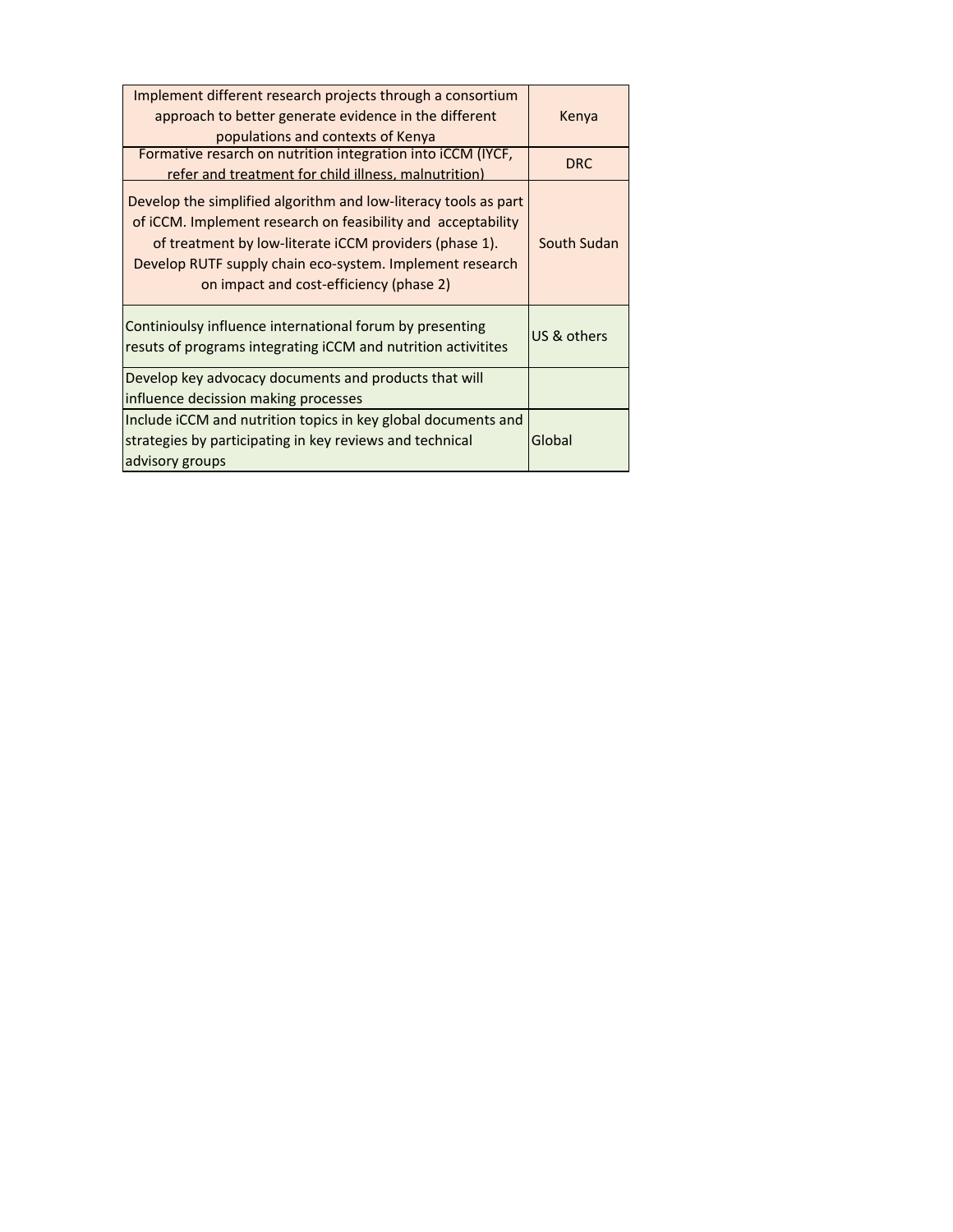| <b>Lead Partners (&amp;Contributors)</b>                    | <b>Time Frame</b>   |
|-------------------------------------------------------------|---------------------|
| MCSP - PATH and JSI can<br>contribute                       | 2017                |
| MCSP - PATH and JSI can<br>contribute                       | 2017                |
| MCSP - PATH and JSI can<br>contribute                       | 2017                |
| PATH and JSI - Maternal and<br>Child Survival Program-MCSP) | April-December 2016 |
| ACF (CMAM Forum)                                            | 7/1/2016            |
| <b>ACF</b>                                                  | 7/1/2016            |
| <b>ACF &amp; UNICEF</b>                                     |                     |
| <b>ACF &amp; UNICEF</b><br><b>ACF and Mali MoH</b>          | 6/1/2016            |
|                                                             |                     |
| All                                                         | 12/1/2015           |
| ACF & Save the Children                                     | 7/1/2016            |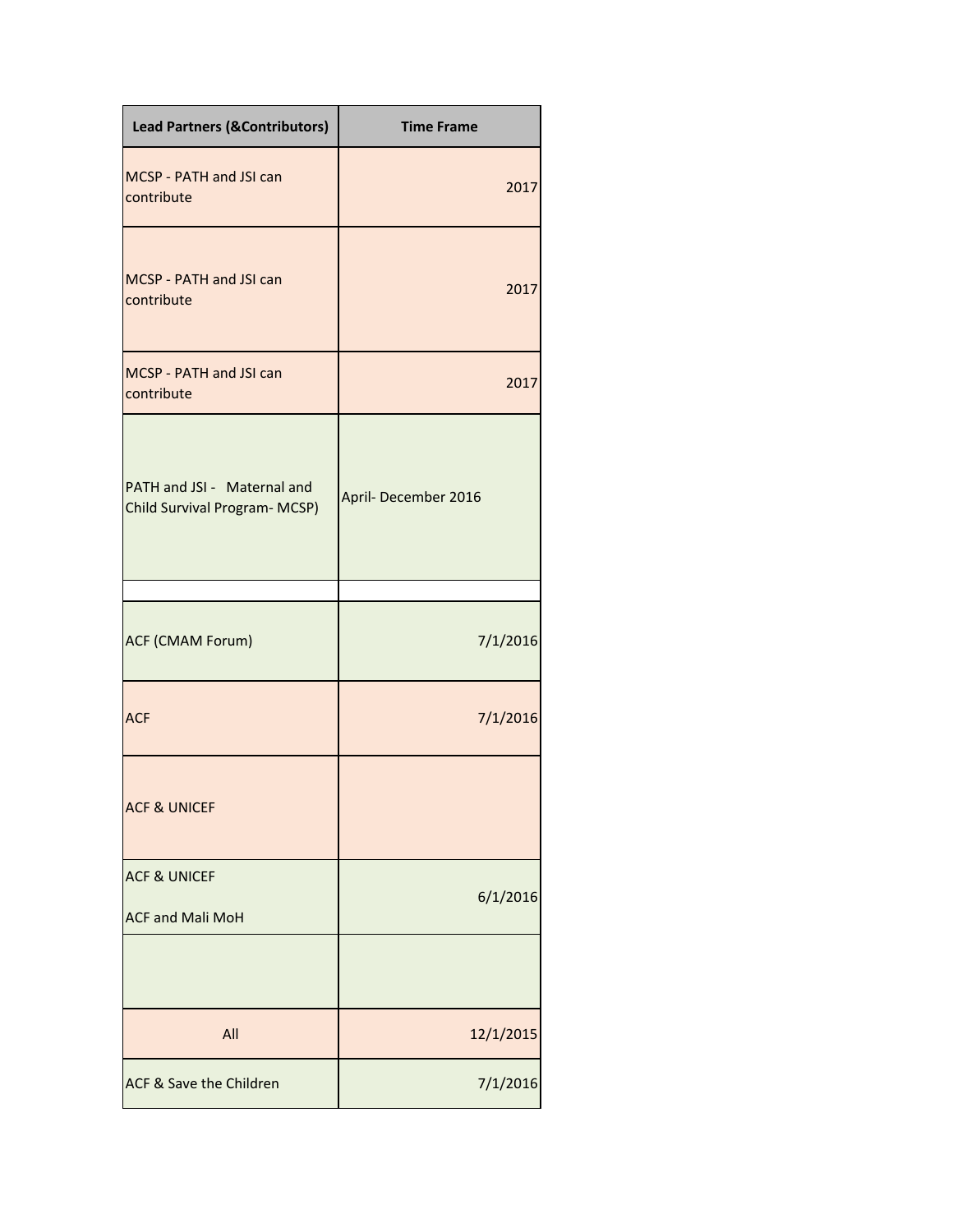| ACF, Save the Children, UNICEF,<br><b>WFP</b> | 1/1/2017                                                |
|-----------------------------------------------|---------------------------------------------------------|
| PATH, JSI (through MCSP)                      | estimated July/August 2016                              |
| <b>IRC</b>                                    | Phase 1 - now until 12/17<br>Phase 2 - late 2017 - 2018 |
| ALL                                           |                                                         |
|                                               |                                                         |
|                                               |                                                         |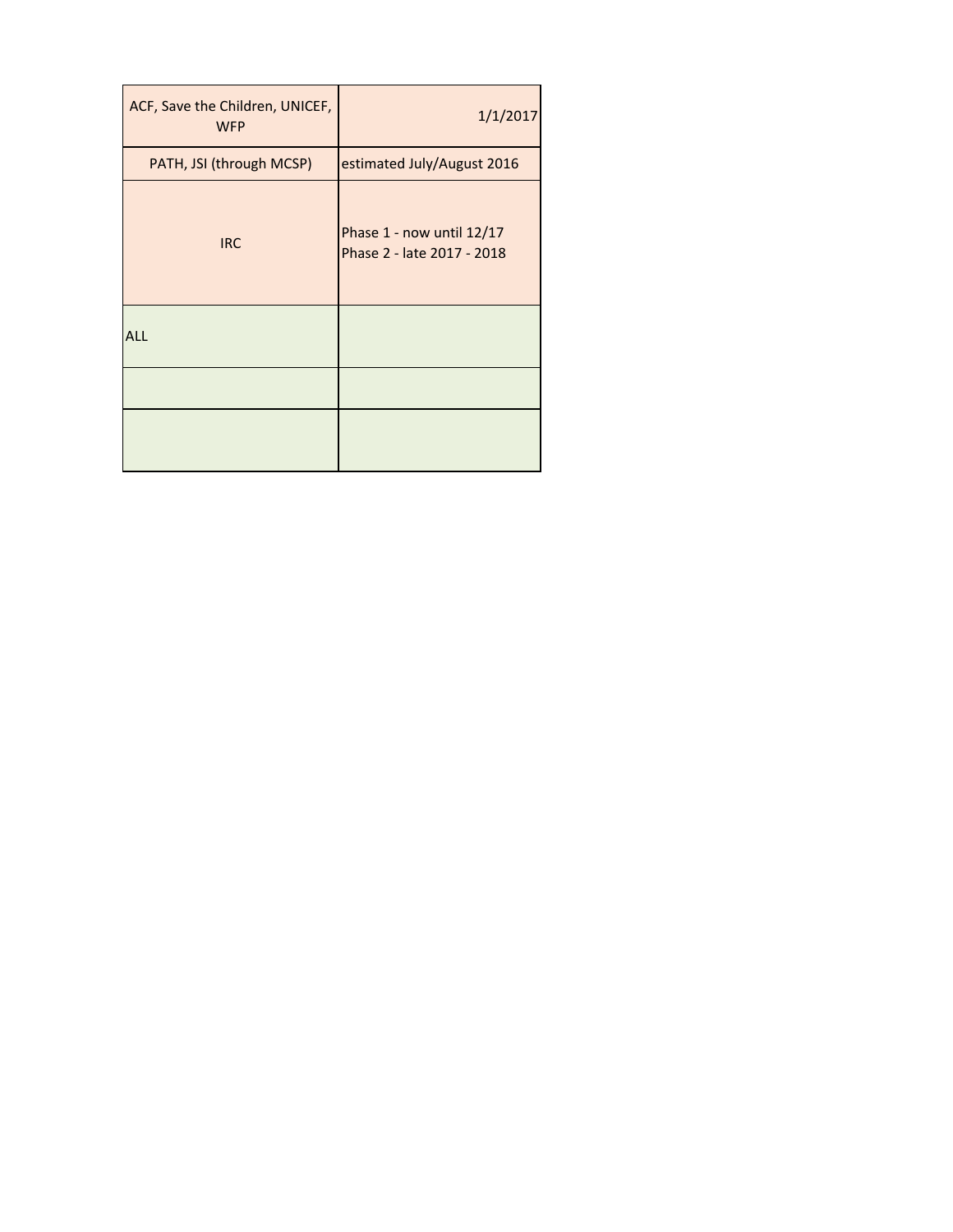| <b>Outputs &amp; Success Criteria</b>                                                                                    | Progress (to May 2016)                             | <b>Next Steps</b>                                    |
|--------------------------------------------------------------------------------------------------------------------------|----------------------------------------------------|------------------------------------------------------|
|                                                                                                                          |                                                    |                                                      |
|                                                                                                                          |                                                    |                                                      |
|                                                                                                                          |                                                    |                                                      |
| Conduct formative research used to design<br>program in DRC, develop protocol, and tools and<br>implement formative work | Protocol and tools<br>developed                    | <b>USAID review and IRB</b><br>approval              |
|                                                                                                                          |                                                    |                                                      |
| create a list of countries in which AM treatment<br>and iCCM are integrated                                              | Tor created and<br>announce in relevant<br>website | Select and contract<br>external consultant           |
| Get proposal funded                                                                                                      |                                                    | Consultation in Mali done Present proposal to donors |
|                                                                                                                          |                                                    |                                                      |
|                                                                                                                          |                                                    |                                                      |
|                                                                                                                          |                                                    |                                                      |
| Document the list of research questions                                                                                  | completed                                          | List the evidence gaps<br>completed                  |
| Develop a research protocol                                                                                              | initial contacts done                              | stakeholder meeting in<br>Nairobi in may&June        |